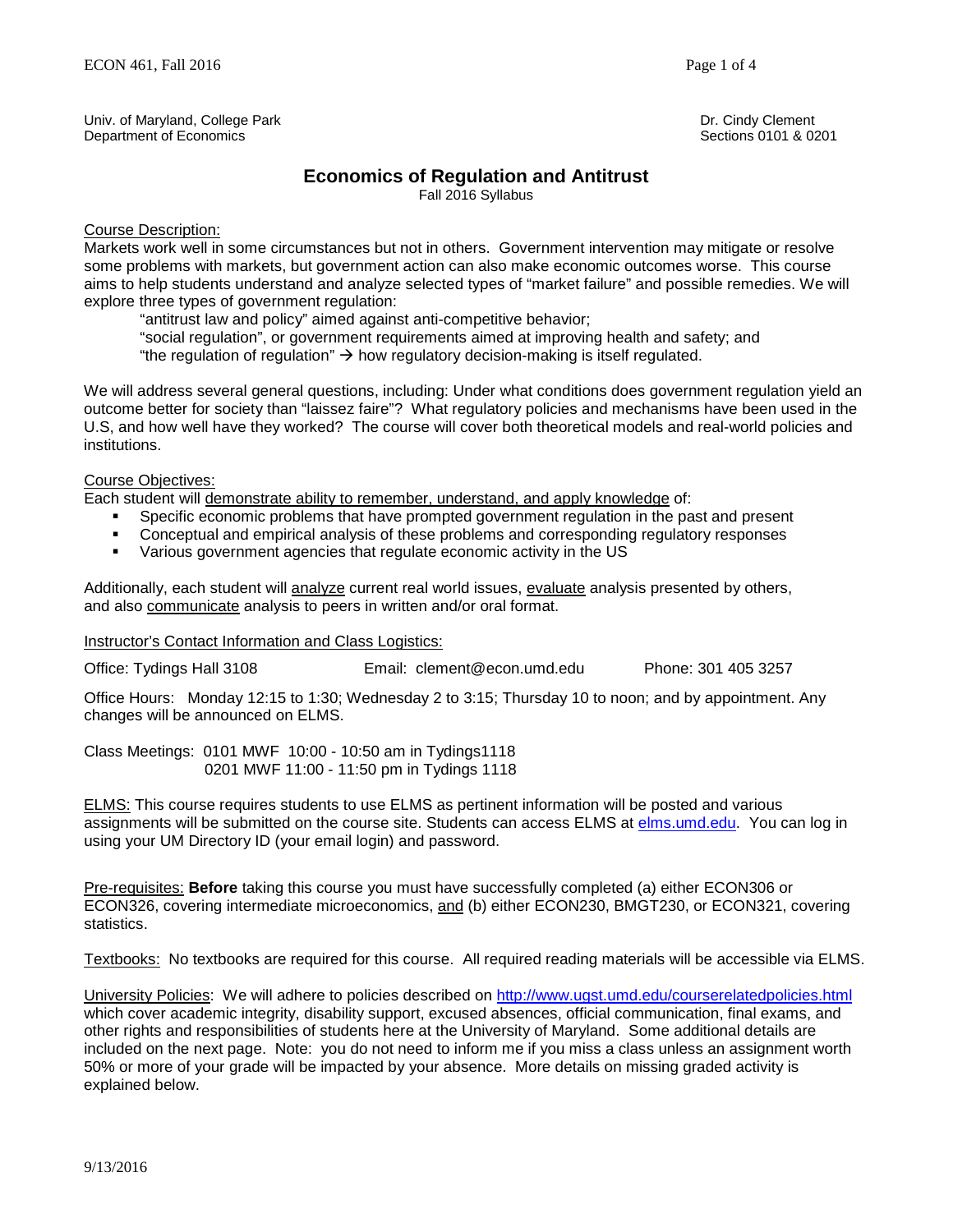Expectations of Students: Attendance at class meetings is particularly important in this class because we are not using a standard textbook. Participation in class discussion is particularly important to meet the learning objectives of this course. Please show respect for your classmates and the instructor, and expect respect from your classmates.

Communication Outside Class: Dr. Clement will use "Conversation Messages" and "Announcements" tools on ELMS to communicate with students outside class meetings. You must set your Canvas "Notifications" preferences to accept alerts from these two sources at least on a daily basis.

Email: Students can also communicate with Dr. Clement via email using the address [clement@econ.umd.edu.](https://myelms.umd.edu/courses/875270/wiki/clement@econ.umd.edu) Due to the volume of email messages that Dr. Clement receives every day, **please use the subject line ECON461 whenever you send her an email**. Dr. Clement can respond more effectively if you include your name **and** any previous messages exchanged within every message. If you do not get a response within 24 hours (longer on the weekends), it may have inadvertently gone to junk mail, so please send a message inside ELMS or leave a voice mail message.

Grades and Assessments: Calculation of course grades will be based on different types of learning activities and assessments. The weight place on each type was discussed and decided in class on Sept. 2 and appears below. Details for each type follow. Letter grades are NOT curved.

| <b>Class Participation</b> | <b>20%</b> |
|----------------------------|------------|
| <b>Writing Assignments</b> | 25%        |
| Presentation               | <b>20%</b> |
| Peer Reviews               | 15%        |
| <b>Final Exam</b>          | 20%        |
| <b>Total</b>               | 100%       |

*Department of Economics' policy on grading requires me to use the grading system I announce at the beginning of the semester in all cases. I cannot make any exceptions, and there will be no opportunities for extra credit after the final exam.*

Class Participation shows what you remember, helps build understanding, and affords opportunities to practice applying what you know to new situations and analyzing situations where you have some familiarity. There will be at least 42 opportunities to participate in class discussion. To earn full credit in this category, you must accumulate a minimum of 15 unscheduled instances of meaningful class participation between August 31 and Nov. 7. You will also have 5 scheduled opportunities between Nov. 9 and Dec. 12 to earn credit.

If you find it difficult to participate in class, or if you miss a class meeting, you can participate by email. Send Dr. Clement thoughtful comments and/or questions as soon as possible to earn missed points. "Thoughtful" means that you need to explain the thinking that leads you to your comments/questions. For example, don't write "topic X is interesting to me" but instead explain why topic X is interesting. Similarly, don't ask "What does term Z mean?" but instead explain what you think term Z means from the context in which it was used and then ask if you have interpreted correctly. There are lots of other possible examples, but hopefully this helps you understand what is expected when you are participating in this alternative way. Don't wait too long to send comments and/or questions! Demonstrate that you are keeping up with class material. Scores for participation "to date" will be updated on ELMS every 3 weeks at a minimum.

Writing Assignments give you opportunities to articulate and deepen your understanding of the concepts and methods discussed in class. Three writing assignments will be short, approximately 2-3 pages in length. One will be 5-6 pages and constitute part of the research done for the group presentation. (All writing assignments will be graded on an individual basis.) Tentative due dates can be found in the last pages of this document, and adjustments will be announced in class and via the weekly pages on ELMS. All assignments will be submitted via ELMS before midnight on the due date. The penalty for late submissions without documentation of a valid excuse will be 5% of the possible points for the first 12 hours, 10% for the second 12 hour period, and 25% if submitted more than 24 hours after the deadline; unexcused late submissions will receive a score of zero if not submitted within 48 hours of the deadline.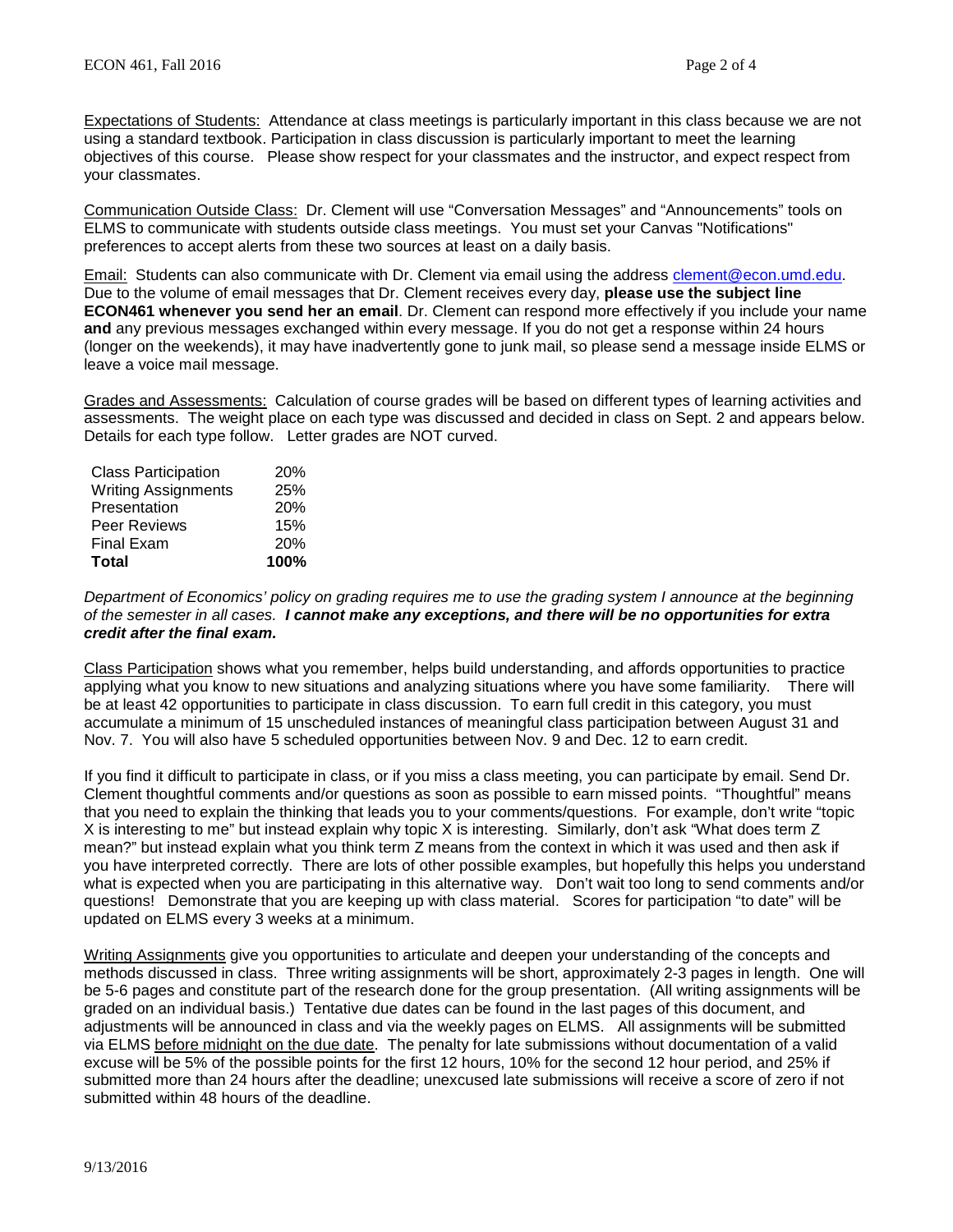Research Presentation gives you a more significant opportunity to apply knowledge and produce analysis of economic behavior and government policy. The research presentation will also give you opportunity to explore either a different type of regulation than covered in class OR go into more depth. The last two parts of the research presentation will be completed as a group project. Your individual grade on these 2 parts could be different than what your group partners receive, if your partners report that you shirked on your responsibilities. The penalty for late submissions without documentation of a valid excuse will be 5% of the possible points for the first 12 hours, 10% for the second 12 hour period, and 25% if submitted more than 24 hours after the deadline; unexcused late submissions will receive a score of zero if not submitted within 48 hours of the deadline. The penalty for late submissions will apply to all members of the group.

Peer Reviews give you opportunity to learn from a classmate's analysis and also to practice evaluating someone else's thinking and communication skills. If you demonstrate "good faith effort", you will earn full credit for producing a written set of comments about two of the long writing assignments prepared by your partners. You will also be asked to provide written comments about two other research presentations. Late submissions without valid documentation of an excused absence will be penalized by halving the credit earned.

## **Weekly Schedule**

### **SEE ELMS FOR UPDATED DETAILS AS THE SEMESTER UNFOLDS, INCLUDING ADJUSTMENTS TO DUE DATES, MORE INSTRUCTIONS ON ASSIGNED READINGS, AND GRADED ASSESSMENTS OF YOUR PERFORMANCE IN THIS COURSE.**

|    | <b>Week Dates</b> | <b>Topics</b>                                | <b>Readings &amp; Due dates</b>         |
|----|-------------------|----------------------------------------------|-----------------------------------------|
| 01 | 8.29              | Intro                                        | 01 Course Intro.pptx                    |
|    | 8.31              | Substantive scope                            | 02 Substantive Scope.docx               |
|    | 9.02              | Substantive scope; Grades;                   | Draft Syllabus.docx (no version number) |
|    |                   | Group formation policy                       |                                         |
| 02 | 9.5               | LABOR DAY - No class                         |                                         |
|    | 9.7               | Research topics; Group roles;                | Newspaper articles on beer and Epipens  |
|    |                   | Remaining questions on syllabus              | Draft Syllabus.docx v2;                 |
|    | 9.9               | Finish substantive scope                     | <b>Regulatory Flowchart.pdf</b>         |
| 03 | 9.12              | Academic literature on regulation            | First 2 chapters from Oxford Handbook   |
|    |                   | <b>Discuss group formation assignment</b>    |                                         |
|    | 9.14              | Finish discussion of assigned reading        |                                         |
|    |                   | <b>Group formation opportunity</b>           |                                         |
|    | 9.16              | Empirical evidence on regulation             | 2 articles from JEP Summer 2015         |
|    |                   | Introduce 1 <sup>st</sup> writing assignment | <b>Group formation assignment DUE</b>   |
| 04 | 9.19              | Finish empirical evidence on reg.            | Outline and PDF readings                |
|    | 9.21              | Intro to antitrust                           |                                         |
|    | 9.23              | Continue intro to antitrust                  | 1 <sup>st</sup> Writing assignment DUE  |
| 05 | 9.26              | Collusion                                    | Outline and PDF readings                |
|    | 9.28              | Finish collusion                             |                                         |
|    | 9.30              | Preview remaining antitrust topics           |                                         |
|    |                   | Introduce 2 <sup>nd</sup> writing assignment |                                         |
| 06 | 10.3              | Intro to health $&$ safety regulation        | Outline and PDF readings                |
|    | 10.5              | Finish intro to health & safety reg.         |                                         |
|    | 10.7              | Ideas from behavioral economics              | 2 <sup>nd</sup> Writing assignment DUE  |